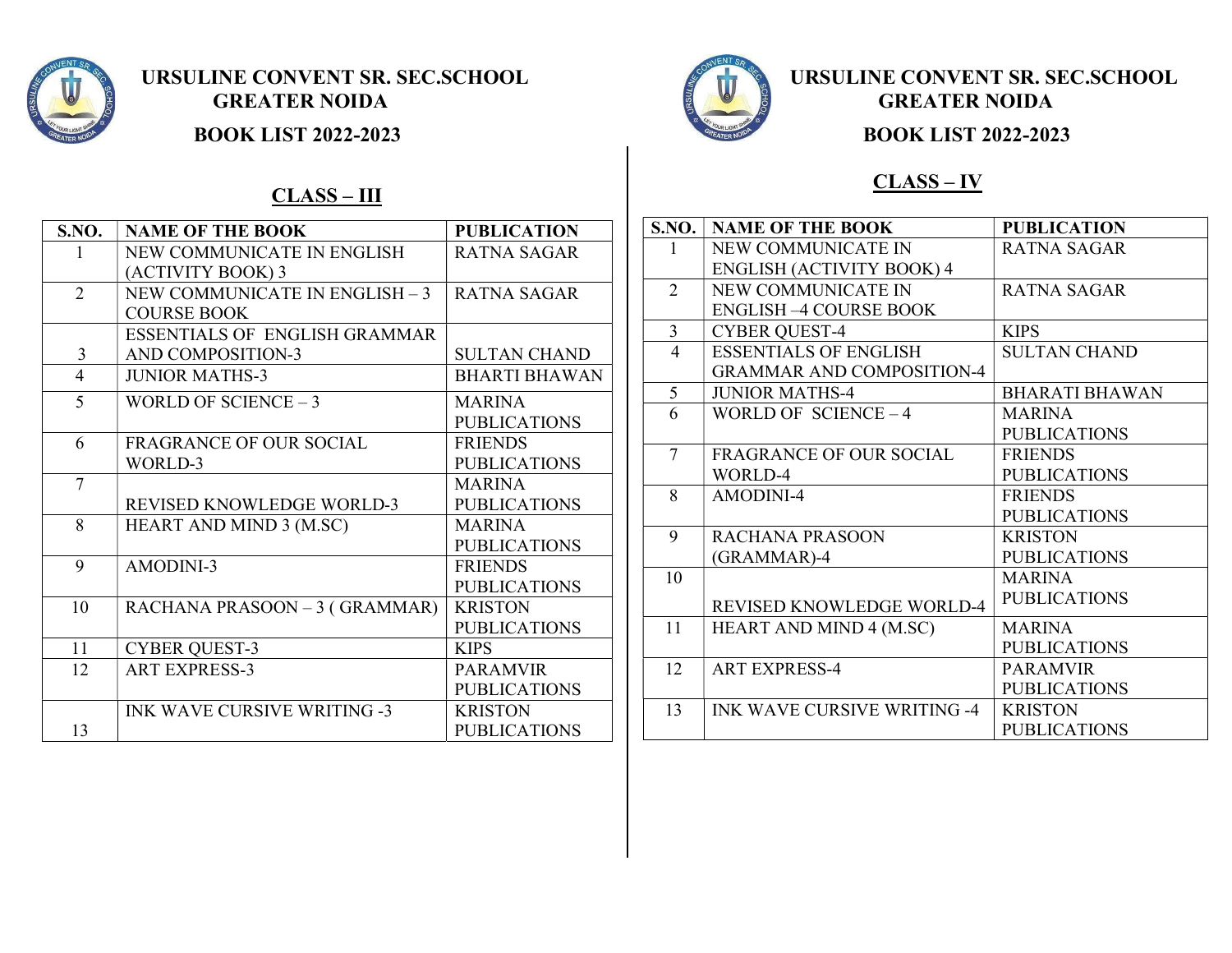



### $CLASS - V$

| S. NO.         | <b>NAME OF THE BOOK</b>            | <b>PUBLICATIONS</b> |
|----------------|------------------------------------|---------------------|
|                | NEW COMMUNICATE IN ENGLISH -       | RATNA SAGAR         |
|                | <b>ACTIVITY BOOK - 5</b>           |                     |
| $\overline{2}$ | NEW COMMUNICATE IN ENGLISH -       | RATNA SAGAR         |
|                | <b>COURSE BOOK - 5</b>             |                     |
| 3              | <b>ESSENTIALS OF ENGLISH</b>       | <b>SULTAN CHAND</b> |
|                | <b>GRAMMAR AND COMPOSITION-5</b>   |                     |
| 4              | <b>CYBER QUEST-5</b>               | <b>KIPS</b>         |
| 5              | <b>FRAGRANCE OF OUR SOCIAL</b>     | <b>FRIENDS</b>      |
|                | WORLD-5                            | <b>PUBLICATIONS</b> |
| 6              | <b>JUNIOR MATHS-5</b>              | <b>BHARATI</b>      |
|                |                                    | <b>BHAWAN</b>       |
| $\overline{7}$ | WORLD OF SCIENCE $-5$              | <b>MARINA</b>       |
|                |                                    | <b>PUBLICATIONS</b> |
| 8              | AMODINI-5                          | <b>FRIENDS</b>      |
|                |                                    | <b>PUBLICATIONS</b> |
| 9              | RACHANA PRASOON $-5$               | <b>KRISTON</b>      |
|                |                                    | <b>PUBLICATIONS</b> |
| 10             |                                    | <b>MARINA</b>       |
|                | <b>REVISED KNOWLEDGE WORLD-5</b>   | <b>PUBLICATIONS</b> |
| 11             | HEART AND MIND 5 (M.SC)            | <b>MARINA</b>       |
|                |                                    | <b>PUBLICATIONS</b> |
| 12             | SANSKRIT VALLARI-PRAVESHIKA        | ADITI PRAKASHAN     |
| 13             | <b>ART EXPRESS-5</b>               | <b>PARAMVIR</b>     |
|                |                                    | <b>PUBLICATIONS</b> |
| 14             | <b>INK WAVE CURSIVE WRITING -5</b> | <b>KRISTON</b>      |
|                |                                    | <b>PUBLICATIONS</b> |



#### CLASS – VI

| S. NO.         | <b>NAME OF THE BOOK</b>        | <b>PUBLICATIONS</b>   |
|----------------|--------------------------------|-----------------------|
| 1              | <b>LITERATURE READER-6</b>     | <b>RATNA SAGAR</b>    |
| $\overline{2}$ | <b>ACTIVITY BOOK 6</b>         | <b>RATNA SAGAR</b>    |
|                |                                |                       |
| 3              | ENG. GRAMMAR AND               | <b>GOYAL BROTHERS</b> |
|                | COMPOSITION - VI               |                       |
| 4              | <b>MUGDHA HINDI-6</b>          | <b>KRITI PRAKASAN</b> |
| 5              | RACHANA PRASOON-6              | <b>KRISTON</b>        |
|                |                                | <b>PUBLICATIONS</b>   |
| 6              | <b>SANSKRIT VALLARI -1</b>     | ADITI PRAKASHAN       |
| 7              | <b>MATHS WORLD-6</b>           | <b>MARINA</b>         |
|                |                                | <b>PUBLICATIONS</b>   |
| 8              | LIVING SCIENCE - 6             | <b>RATNA SAGAR</b>    |
| 9              | <b>SOCIAL STUDIES-6</b>        | N.C.E.R.T.            |
| 10             | <b>LEARNING CREATIVE ART-6</b> | <b>MARINA</b>         |
|                |                                | <b>PUBLICATIONS</b>   |
| 11             | KNOWLEDGE FEST $-6$            | <b>FRIENDS</b>        |
|                |                                | <b>PUBLICATIONS</b>   |
| 12             | MAP BOOK-6                     | <b>MARINA</b>         |
|                |                                | <b>PUBLICATIONS</b>   |
| 13             | HEART AND MIND 6 (M.SC)        | <b>MARINA</b>         |
|                |                                | <b>PUBLICATIONS</b>   |
| 14             | <b>CYBER QUEST-6</b>           | <b>KIPS</b>           |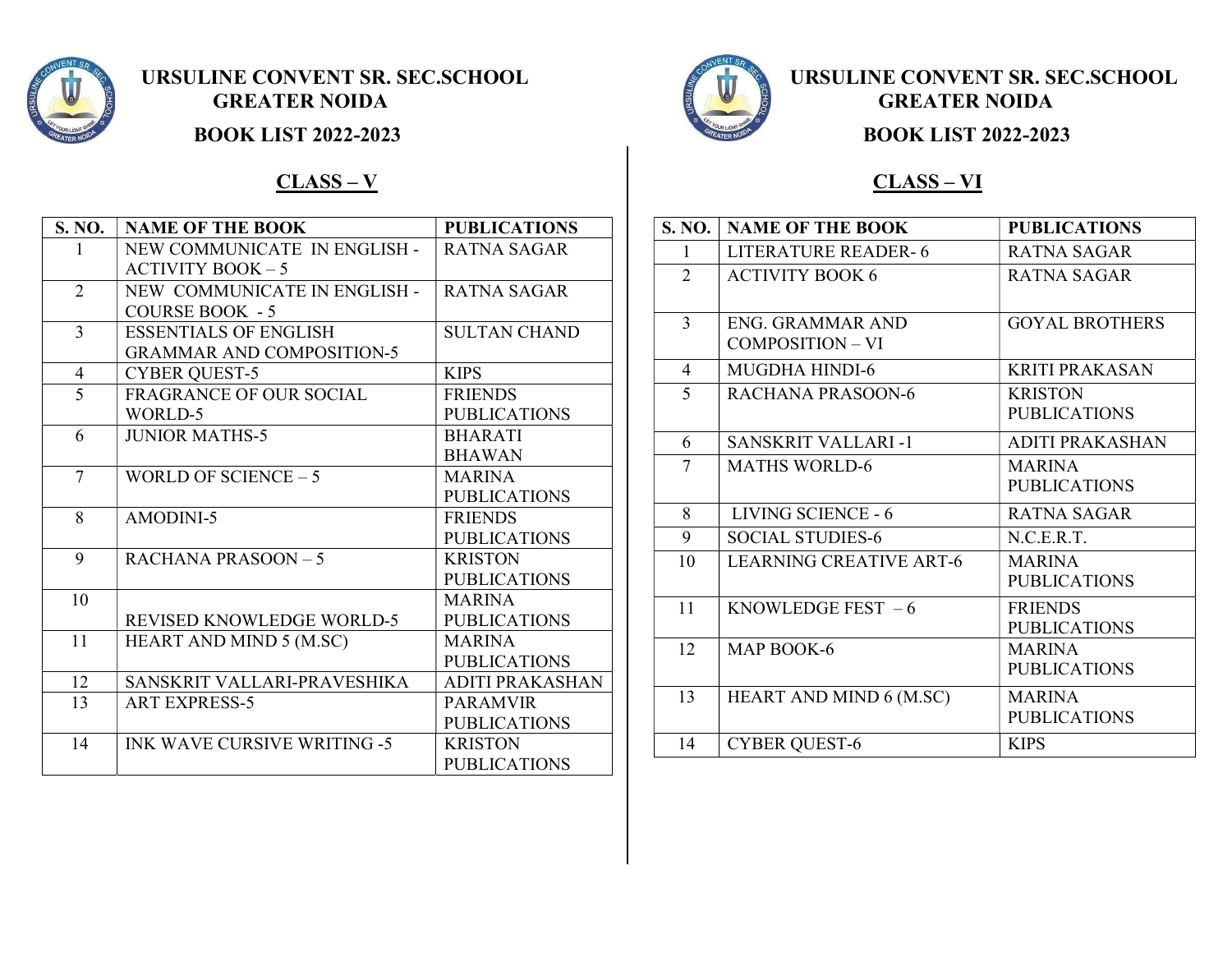

### CLASS – VII

| S. NO.         | <b>NAME OF THE BOOK</b>                  | <b>PUBLICATIONS</b>                   |
|----------------|------------------------------------------|---------------------------------------|
| 1              | <b>LITERATURE READER-7</b>               | RATNA SAGAR                           |
| $\overline{2}$ | <b>ACTIVITY BOOK 7</b>                   | <b>RATNA SAGAR</b>                    |
| $\overline{3}$ | ENG. GRAMMAR AND<br><b>COMPOSITION-7</b> | <b>GOYAL BROTHERS</b>                 |
| $\overline{4}$ | <b>MUGDHA HINDI-7</b>                    | <b>KRITI PRAKASAN</b>                 |
| 5              | RACHANA PRASOON-7                        | <b>KRISTON</b><br><b>PUBLICATIONS</b> |
| 6              | <b>SANSKRIT VALLARI-2</b>                | <b>ADITI PRAKASHAN</b>                |
| 7              | <b>MATHS WORLD-7</b>                     | <b>MARINA</b><br><b>PUBLICATIONS</b>  |
| 8              | LIVING SCIENCE-7                         | <b>RATNA SAGAR</b>                    |
| 9              | <b>SOCIAL STUDIES</b>                    | N.C.E.R.T.                            |
| 10             | <b>LEARNING CREATIVE ART-7</b>           | <b>MARINA</b><br><b>PUBLICATIONS</b>  |
| 11             | KNOWLEDGE FEST $-7$                      | <b>FRIENDS</b><br><b>PUBLICATIONS</b> |
| 12             | MAP BOOK-7                               | <b>MARINA</b><br><b>PUBLICATIONS</b>  |
| 13             | <b>CYBER QUEST-7</b>                     | <b>KIPS</b>                           |
| 14             | HEART AND MIND 7 (M.SC)                  | <b>MARINA</b><br><b>PUBLICATIONS</b>  |



#### **BOOK LIST 2022-2023 BOOK LIST 2022-2023**

#### CLASS – VIII

| <b>S.NO.</b>   | <b>NAME OF THE BOOK</b>         | <b>PUBLICATIONS</b>   |
|----------------|---------------------------------|-----------------------|
| 1              | <b>LITERATURE READER-8</b>      | <b>RATNA SAGAR</b>    |
| $\overline{2}$ | <b>ACTIVITY BOOK 8</b>          | RATNA SAGAR           |
| 3              | <b>ENG. GRAMMAR AND</b>         | <b>GOYAL BROTHERS</b> |
|                | <b>COMPOSITION-8</b>            |                       |
| 4              | <b>MUGDHA HINDI-8</b>           | <b>KRITI PRAKASAN</b> |
| 5              | <b>RACHANA PRASOON-8</b>        | <b>KRISTON</b>        |
|                |                                 | <b>PUBLICATIONS</b>   |
| 6              | <b>SANSKRIT VALLARI-3</b>       | ADITI PRAKASHAN       |
| 7              | <b>MATHS WORLD-8</b>            | <b>MARINA</b>         |
|                |                                 | <b>PUBLICATIONS</b>   |
| 8              | <b>LIVING SCIENCE-8</b>         | RATNA SAGAR           |
| 9              | <b>LEARNING CREATIVE ART-8</b>  | <b>MARINA</b>         |
|                |                                 | <b>PUBLICATIONS</b>   |
| 10             | <b>SOCIAL STUDIES</b>           | N.C.E.R.T.            |
| 11             | KNOWLEDGE FEST-8                | <b>FRIENDS</b>        |
|                |                                 | <b>PUBLICATIONS</b>   |
| 12             | MAP BOOK-8                      | MARINA                |
|                |                                 | <b>PUBLICATIONS</b>   |
| 13             | HEART AND MIND 8 (M.SC)         | <b>MARINA</b>         |
|                |                                 | <b>PUBLICATIONS</b>   |
| 14             | <b>ESSENTIALS OF ARTIFICIAL</b> | <b>SULTAN CHAND</b>   |
|                | <b>INTELLIGENCE-8</b>           |                       |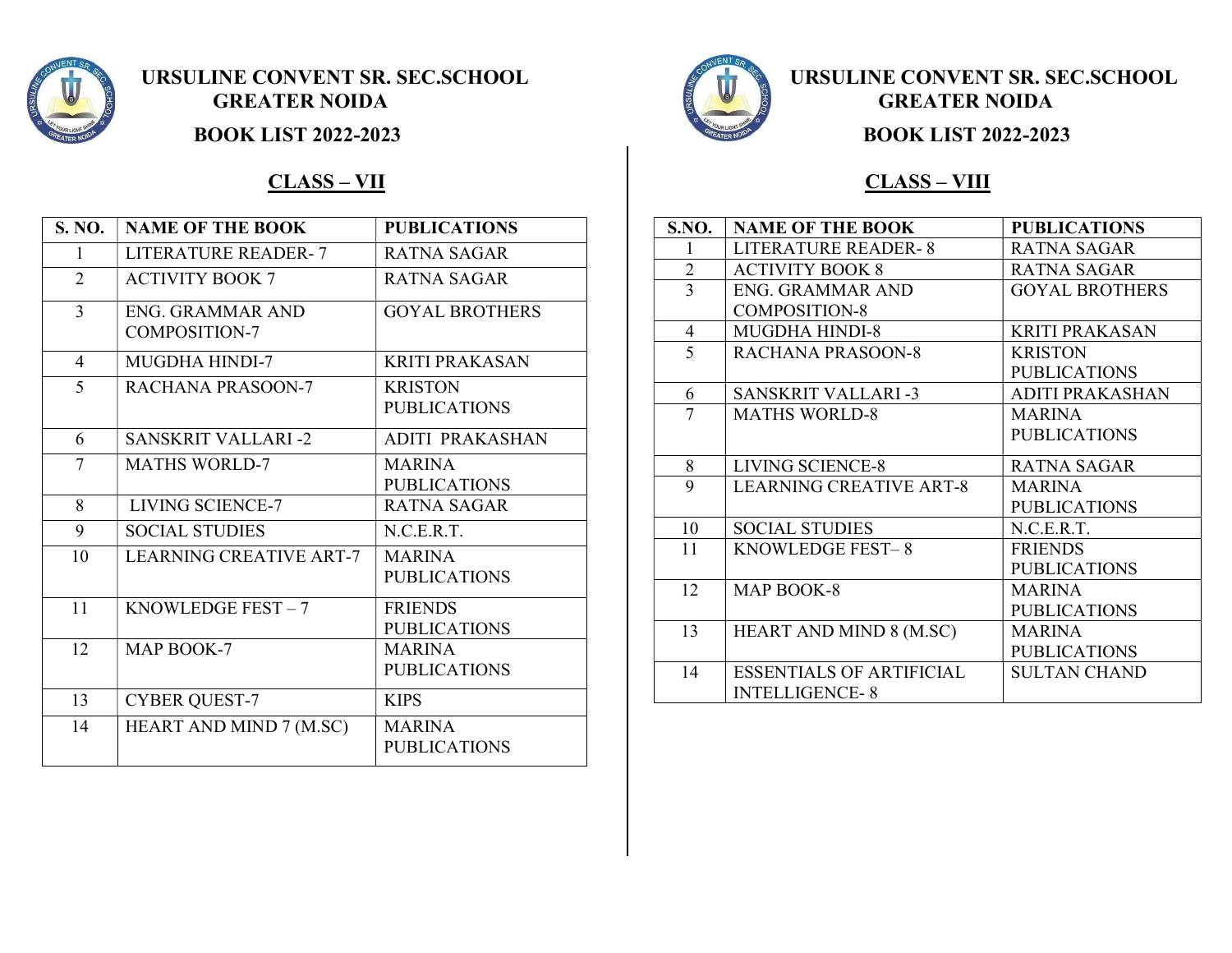

**BOOK LIST 2022-2023 BOOK LIST 2022-2023** 

### $CLASS - IX$  CLASS –X

| <b>S.NO.</b>   | <b>NAME OF THE BOOK</b>           | <b>PUBLICATIONS</b>  |
|----------------|-----------------------------------|----------------------|
| 1              | <b>TEXT BOOKS BEEHIVE</b>         | N.C.E.R.T.           |
| $\overline{2}$ | <b>SUPPLEMENTARY READER</b>       | N.C.E.R.T.           |
|                | <b>MOMENTS</b>                    |                      |
| $\overline{3}$ | <b>MATHEMATICS</b>                | N.C.E.R.T.           |
| $\overline{4}$ | <b>SCIENCE &amp; TECHNOLOGY</b>   | N.C.E.R.T.           |
| 5              | <b>INDIA AND THE CONTEMPORARY</b> | N.C.E.R.T.           |
|                | WORLD I (HISTORY)                 |                      |
| 6              | <b>CONTEMPORARY INDIA I</b>       | N.C.E.R.T.           |
|                | (GEOGRAPHY)                       |                      |
| $\overline{7}$ | DEMOCRATIC POLITICS I (POL. SC.)  | N.C.E.R.T.           |
| 8              | <b>ECONOMICS I</b>                | N.C.E.R.T.           |
| 9              | HINDI LITERATURE - KSHITIJ BHAG   | N.C.E.R.T.           |
|                | $1$ (COURSE A)                    |                      |
| 10             | HINDI KRITIKA BHAG 1(COURSE A)    | N.C.E.R.T.           |
| 11             | <b>SCIENCE PRACTICAL BOOK</b>     | <b>FULL MARKS</b>    |
| 12             | <b>SCIENCE FILE</b>               | <b>FULL MARKS</b>    |
| 13             | <b>HEART AND MIND 9</b>           | <b>MARINA</b>        |
|                |                                   | <b>PUBLICATIONS</b>  |
| 14             | MATHEMATICS (R.S. AGGARWAL)-9     | <b>BHARTI BHAWAN</b> |
|                |                                   | (OPTIONAL)           |
| 15             | <b>LAB MANUAL (MATHS)</b>         | <b>ARYA</b>          |
|                |                                   | <b>PUBLICATIONS</b>  |
| 16             | <b>ESSENTIALS OF ARTIFICIAL</b>   | <b>SULTAN CHAND</b>  |
|                | INTELLIGENCE-9 (417)              | (OPTIONAL)           |
| 17             | VYAKARAN PRAVAH IX (COURSE A)     | <b>FULL MARKS</b>    |
|                |                                   | (OPTIONAL)           |



| $\overline{\textbf{S}}.\textbf{NO}.$ | <b>NAME OF THE BOOK</b>             | <b>PUBLICATIONS</b>  |
|--------------------------------------|-------------------------------------|----------------------|
| 1                                    | TEXT BOOK FIRST FLIGHT              | N.C.E.R.T.           |
|                                      |                                     |                      |
| $\overline{2}$                       | SUPPLEMENTARY READER FOOT           | N.C.E.R.T.           |
|                                      | <b>PRINTS</b>                       |                      |
| 5                                    | <b>MATHEMATICS</b>                  | N.C.E.R.T.           |
| 6                                    | <b>SCIENCE &amp; TECHNOLOGY</b>     | N.C.E.R.T.           |
| $\overline{7}$                       | <b>INDIA AND THE CONTEMPORARY</b>   | N.C.E.R.T.           |
|                                      | WORLD II (HISTORY)                  |                      |
| 8                                    | CONTEMPORARY INDIA II               | N.C.E.R.T.           |
|                                      | (GEOGRAPHY)                         |                      |
| 9                                    | DEMOCRATIC POLITICS II (POL. SC.)   | N.C.E.R.T.           |
|                                      |                                     |                      |
| 10                                   | <b>ECONOMICS II</b>                 | N.C.E.R.T.           |
| 11                                   | KSHITIJ BHAG 2 (COURSE A)           | N.C.E.R.T.           |
| 12                                   | KRITIKA BHAG 2(COURSE A)            | N.C.E.R.T.           |
| 13                                   | HEART AND MIND 10 (M.SC)            | <b>MARINA</b>        |
|                                      |                                     | <b>PUBLICATIONS</b>  |
| 14                                   | <b>INFORMATION TECHNOLOGY (402)</b> | <b>ORANGE</b>        |
|                                      |                                     | <b>PUBLICATIONS</b>  |
|                                      |                                     | (OPTIONAL)           |
| 15                                   | <b>SCIENCE FILE</b>                 | <b>FULL MARKS</b>    |
| 16                                   | LAB MANUAL (MATHS)                  | <b>ARYA</b>          |
|                                      |                                     | <b>PUBLICATIONS</b>  |
| 17                                   | <b>SCIENCE PRACTICAL BOOK</b>       | <b>FULL MARKS</b>    |
| 18                                   | MATHEMATICS (R.S. AGGARWAL)-10      | <b>BHARTI BHAWAN</b> |
|                                      |                                     | (OPTIONAL)           |
| 19                                   | VYAKARAN PRAVAH X (COURSE A)        | <b>FULL MARK</b>     |
|                                      |                                     | (OPTIONAL)           |
|                                      |                                     |                      |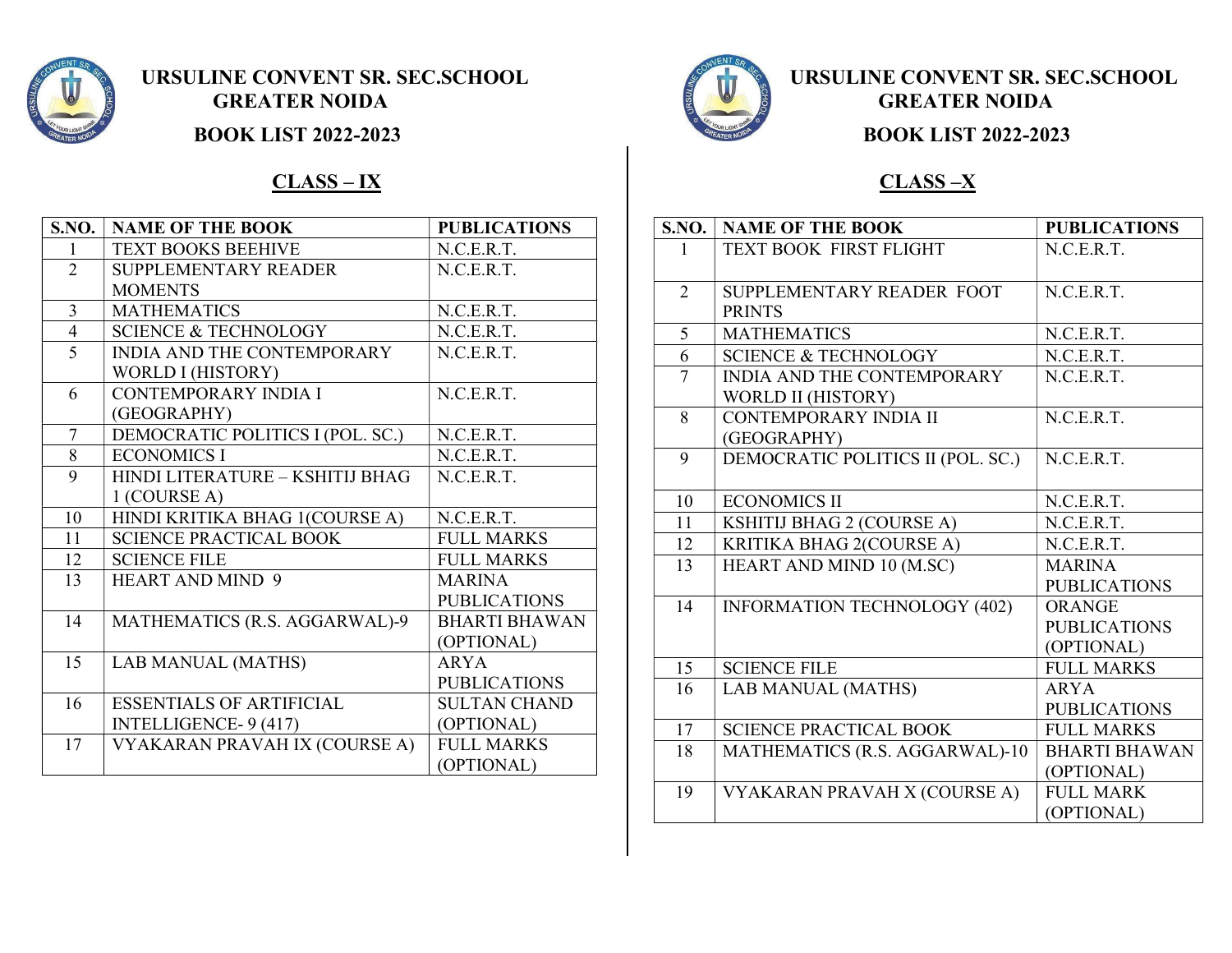

## URSULINE CONVENT SR. SEC.SCHOOL URSULINE CONVENT SR. SEC.SCHOOL GREATER NOIDA **EXECUTER NOIDA**

**BOOK LIST 2022-2023 BOOK LIST 2022-2023** 

### CLASS –XI (SCIENCE)

| <b>S.NO.</b>   | <b>NAME OF THE BOOK</b>                   | <b>PUBLICATIONS</b>  |
|----------------|-------------------------------------------|----------------------|
| 1              | <b>ENGLISH - HORNBILL</b>                 | N.C.E.R.T.           |
| $\overline{2}$ | <b>ENGLISH - SNAPSHOTS</b>                | N.C.E.R.T.           |
| 3              | <b>MATHEMATICS TEXTBOOK</b>               | N.C.E.R.T.           |
| $\overline{4}$ | PHYSICS TEXTBOOK- VOL-1, VOL-2            | N.C.E.R.T.           |
| $\overline{5}$ | CHEMISTRY TEXTBOOK (VOL. I &II)           | N.C.E.R.T.           |
| 6              | <b>BIOLOGY TEXTBOOK</b>                   | N.C.E.R.T.           |
| $\overline{7}$ | PHYSICS LAB MANUAL                        | <b>COMPREHENSIVE</b> |
|                |                                           | <b>PUBLICATIONS</b>  |
| 8              | PHYSICS PRACTICAL FILE                    | <b>COMPREHENSIVE</b> |
|                |                                           | <b>PUBLICATIONS</b>  |
| 9              | <b>CHEMISTRY LAB MANUAL</b>               | <b>COMPREHENSIVE</b> |
|                |                                           | <b>PUBLICATIONS</b>  |
| 10             | <b>CHEMISTRY PRACTICAL FILE</b>           | <b>COMPREHENSIVE</b> |
|                |                                           | <b>PUBLICATIONS</b>  |
| 11             | <b>BIOLOGY LAB MANUAL</b>                 | <b>COMPREHENSIVE</b> |
|                |                                           | <b>PUBLICATIONS</b>  |
| 12             | <b>BIOLOGY PRACTICAL FILE PAGES</b>       | <b>COMPREHENSIVE</b> |
|                |                                           | <b>PUBLICATIONS</b>  |
| 13             | PHYSICAL EDUCATION LAB MANUAL-            | <b>VISHVAS</b>       |
|                | 11                                        | <b>PUBLICATIONS</b>  |
| 14             | MATHEMATICS (R.S.AGARWAL) -11             | <b>BHARTI BHAWAN</b> |
|                |                                           | (OPTIONAL)           |
| 15             | COMPUTER SCIENCE WITH PYTHON-             | <b>SULTAN CHAND</b>  |
|                | 11                                        | (OPTIONAL)           |
| 16             | <b>HEALTH &amp; PHYSICAL EDUCATION-11</b> | <b>SARASWATI</b>     |
|                |                                           | <b>PUBLICATIONS</b>  |
|                |                                           | (OPTIONAL)           |

### CLASS –XI (COMMERCE)

| S.NO.          | <b>NAME OF THE BOOK</b>      | <b>PUBLICATIONS</b>  |
|----------------|------------------------------|----------------------|
|                | <b>ENGLISH - HORNBILL</b>    | N.C.E.R.T.           |
| $\overline{2}$ | <b>ENGLISH – SNAPSHOTS</b>   | N.C.E.R.T.           |
| 3              | <b>MATHEMATICS TEXTBOOK</b>  | N.C.E.R.T.           |
| 4              | <b>BUSINESS STUDIES</b>      | N.C.E.R.T.           |
| 5              | <b>MICRO ECONOMICS</b>       | N.C.E.R.T.           |
| 6              | STATISTICS ECONOMICS         | N.C.E.R.T.           |
| 7              | PHYSICAL EDUCATION LAB       | VISHVAS              |
|                | MANUAL-11                    | <b>PUBLICATIONS</b>  |
| 8              | MATHEMATICS (R.S.AGARWAL)-11 | <b>BHARTI BHAWAN</b> |
|                |                              | (OPTIONAL)           |
| 9              | <b>HEALTH &amp; PHYSICAL</b> | <b>SARASWATI</b>     |
|                | EDUCATION-11                 | PUBLICATIONS         |
|                |                              | (OPTIONAL)           |
| 10             | <b>COMPUTER SCIENCE WITH</b> | <b>SULTAN CHAND</b>  |
|                | <b>PYTHON-11</b>             | (OPTIONAL)           |
| 11             | FINANCIAL ACCOUNTANCY (T.S.  | <b>SULTAN CHAND</b>  |
|                | GREWAL)-11                   | (OPTIONAL)           |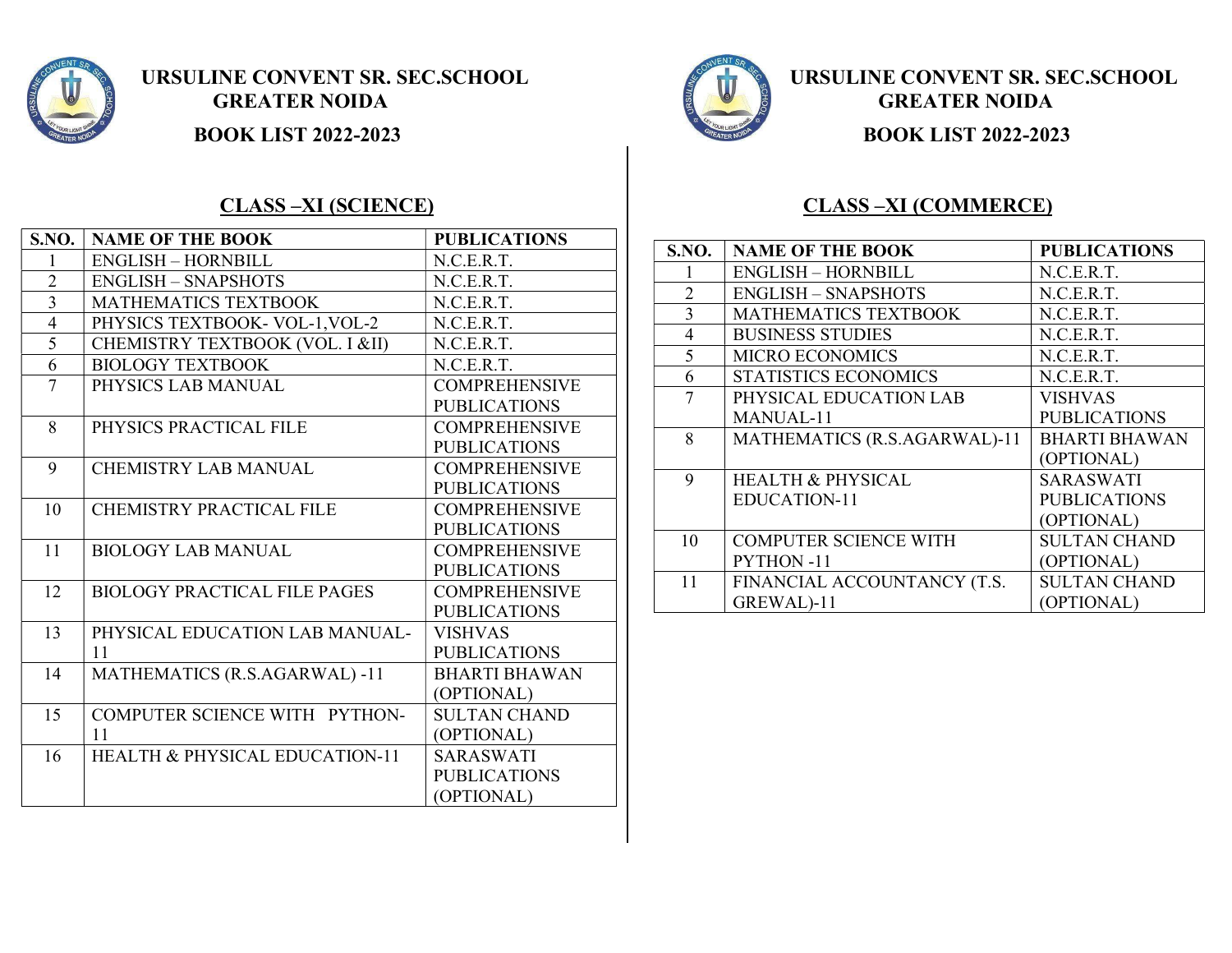

URSULINE CONVENT SR. SEC.SCHOOL URSULINE CONVENT SR. SEC.SCHOOL GREATER NOIDA **EXECUTER NOIDA** 

### CLASS –XII (SCIENCE)

| S.NO.          | <b>NAME OF THE BOOK</b>                   | <b>PUBLICATIONS</b>  |
|----------------|-------------------------------------------|----------------------|
| 1              | <b>ENGLISH - FLAMINGO</b>                 | N.C.E.R.T.           |
| $\overline{2}$ | <b>ENGLISH – VISTAS</b>                   | N.C.E.R.T.           |
| $\overline{3}$ | <b>MATHEMATICS TEXTBOOK</b>               | N.C.E.R.T.           |
| $\overline{4}$ | PHYSICS TEXTBOOK VOL-1, VOL-2             | N.C.E.R.T.           |
| 5              | CHEMISTRY TEXTBOOK (VOL. I &II)           | N.C.E.R.T.           |
| 6              | <b>BIOLOGY TEXTBOOK</b>                   | N.C.E.R.T.           |
| $\overline{7}$ | PHYSICS LAB MANUAL                        | <b>COMPREHENSIVE</b> |
|                |                                           | <b>PUBLICATIONS</b>  |
| 8              | PHYSICS PRACTICAL FILE                    | <b>COMPREHENSIVE</b> |
|                |                                           | <b>PUBLICATIONS</b>  |
| 9              | <b>CHEMISTRY LAB MANUAL</b>               | <b>COMPREHENSIVE</b> |
|                |                                           | <b>PUBLICATIONS</b>  |
| 10             | <b>CHEMISTRY PRACTICAL FILE</b>           | <b>COMPREHENSIVE</b> |
|                |                                           | <b>PUBLICATIONS</b>  |
| 11             | <b>BIOLOGY LAB MANUAL</b>                 | <b>COMPREHENSIVE</b> |
|                |                                           | <b>PUBLICATIONS</b>  |
| 12             | <b>BIOLOGY PRACTICAL FILE PAGES</b>       | <b>COMPREHENSIVE</b> |
|                |                                           | <b>PUBLICATIONS</b>  |
| 13             | PHYSICAL EDUCATION LAB                    | <b>VISHVAS</b>       |
|                | MANUAL-12                                 | <b>PUBLICATIONS</b>  |
| 14             | MATHEMATICS (R.S. AGARWAL)-12             | <b>BHARTI BHAWAN</b> |
|                |                                           | (OPTIONAL)           |
| 15             | COMPUTER SCIENCE WITH PYTHON-             | <b>SULTAN CHAND</b>  |
|                | 12                                        | (OPTIONAL)           |
| 16             | <b>HEALTH &amp; PHYSICAL EDUCATION-12</b> | <b>SARASWATI</b>     |
|                |                                           | <b>PUBLICATIONS</b>  |
|                |                                           | (OPTIONAL)           |



**BOOK LIST 2022-2023 BOOK LIST 2022-2023** 

### CLASS –XII-COMMERCE

| <b>S.NO.</b> | <b>NAME OF THE BOOK</b>                 | <b>PUBLICATIONS</b>  |
|--------------|-----------------------------------------|----------------------|
| 1            | <b>ENGLISH - FLAMINGO</b>               | N.C.E.R.T.           |
| 2            | <b>ENGLISH - VISTAS</b>                 | N.C.E.R.T.           |
| 3            | <b>MATHEMATICS TEXTBOOK</b>             | N.C.E.R.T.           |
| 4            | <b>BUSINESS STUDIES PART-I, PART-II</b> | N.C.E.R.T.           |
| 5            | <b>MACRO ECONOMICS</b>                  | N.C.E.R.T.           |
| 6            | INDIAN ECONOMIC DEVELOPMENT             | N.C.E.R.T.           |
| 7            | PHYSICAL EDUCATION LAB                  | VISHVAS              |
|              | MANUAL-12                               | <b>PUBLICATIONS</b>  |
| 8            | MATHEMATICS (R.S. AGARWAL)-12           | <b>BHARTI BHAWAN</b> |
|              |                                         | (OPTIONAL)           |
| 9            | COMPUTER SCIENCE WITH PYTHON-           | <b>SULTAN CHAND</b>  |
|              | 12                                      | (OPTIONAL)           |
| 10           | <b>HEALTH &amp; PHYSICAL EDUCATION-</b> | SARASWATI            |
|              | 12                                      | <b>PUBLICATIONS</b>  |
|              |                                         | (OPTIONAL)           |
| 11           | FINANCIAL ACCOUNTANCY (T.S.             | <b>SULTAN CHAND</b>  |
|              | GREWAL)-12                              | (OPTIONAL)           |
|              |                                         |                      |